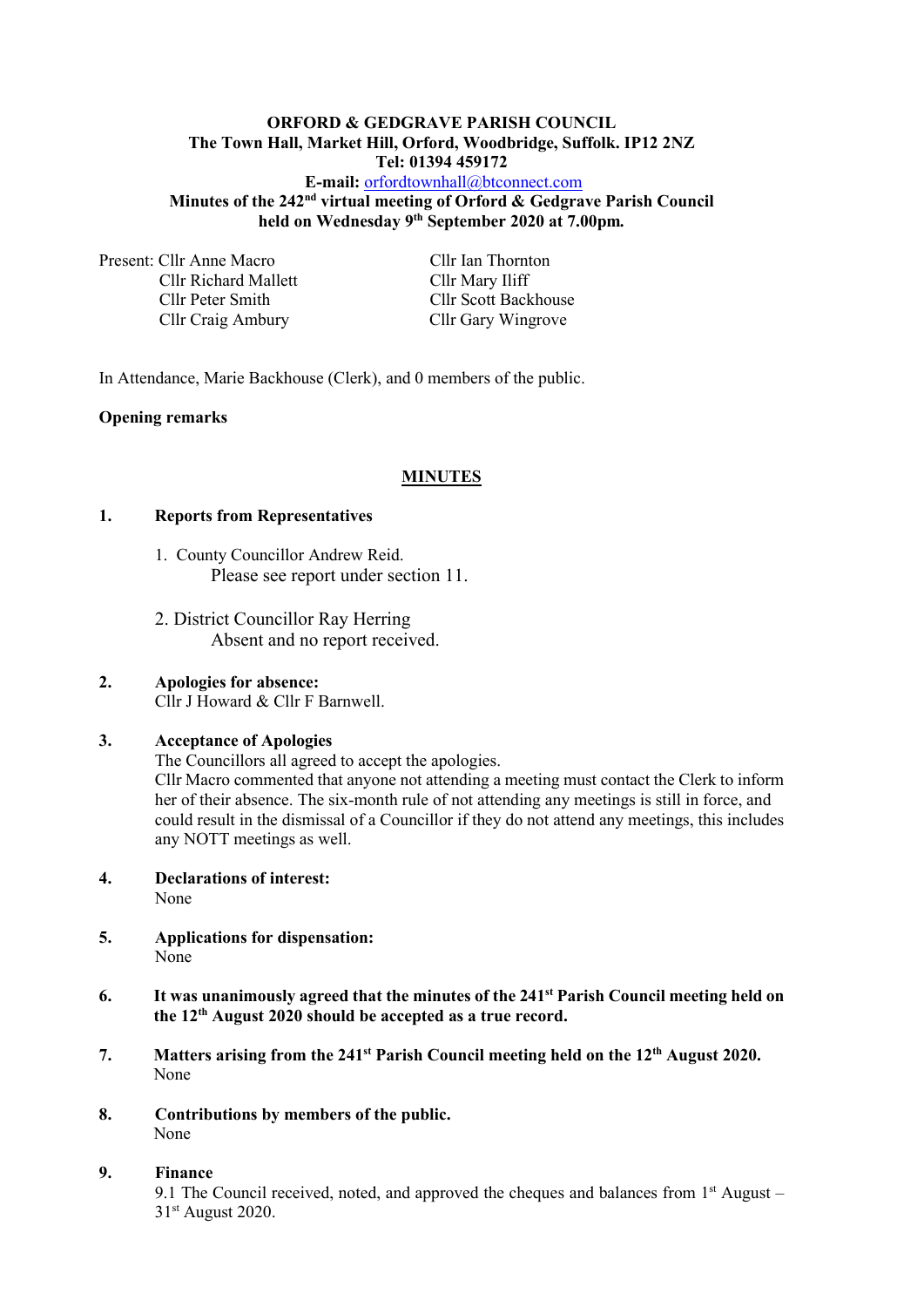## **10. Planning**

DC/20/3095/FUL – 97 Castle Lane, Orford, IP12 2LY

Permission requested for a single storey extension to rear plus conversion of outhouse to Garden room.

The Councillors had no objection to this proposal.

## **Other notifications:**

Mill Close – Cllr Smith reported that there is no update on this development at the moment.

Current changes to the planning system – Cllr Howard & Cllr Wingrove had read through the paper work sent from NALC regarding the proposed changes to the planning system. The Clerk read through an email from Cllr Howard with his suggestions to a response.

'Basically, the Government wants to build 1 million new homes every year, and also wants to streamline the process to facilitate this. The main alterations are to the Housing Applications and the proposed changes are under 4 headings….

- 1. Change the method of assessing local housing needs
- 2. Secure first homes (or affordable homes) through contributions from developers
- 3. Temporarily lift Small Site thresholds
- 4. Extend current permissions to Major Developments

In my opinion I generally approve of the need to streamline the process, and this seems quite a sensible way of doing this, so I am not going to suggest that we oppose this consultation paper.'

Cllr Wingrove agreed with Cllr Howards comments and added that this new proposal is not very relevant for a small village such as ours.

It was agreed by all the Council to respond to the planning consultation using Cllr Howards comments.

## **11. Parish Council Business: -**

## **(1) Quiet Lanes update**

Cllr Macro commented that Cllr Barnwell is investigating the Quiet Lanes Scheme and this should be carried over to the next meeting for an update.

## **(2) Community Speedwatch update**

The Clerk reported that she had received an email from Sargent Steve Wright commenting that he had not received the applications from Orford, these were posted on the 14th Aug first class and signed for. Another email has been received today to state that the applications have now been delivered to him in Lowestoft and he will be sorting through them shortly.

## **(3) Emergency Group**

Cllr Macro reported that a 'zoom' meeting has been arranged for the 23<sup>rd</sup> September 7pm. An update will be provided to the Councillors at the next PC meeting.

## **(4) Market Square**

Cllr Macro commented that some time ago it was mentioned that the parking on the Market Square should be short term, up to two hours. Now East Suffolk Council are organising the parking enforcement, should it be suggested to them?

Cllr Thornton said that this would have an impact on the people who work at the Bakery, Shop etc.

Cllr Wingrove asked if the parking would remain to be free.

Cllr Macro replied that the parking would be free, but this would allow more people visiting the shop and the bakery to park legally.

Cllr Thornton said this would cause a problem for those working at the shop etc, they would have to find somewhere else to park their cars.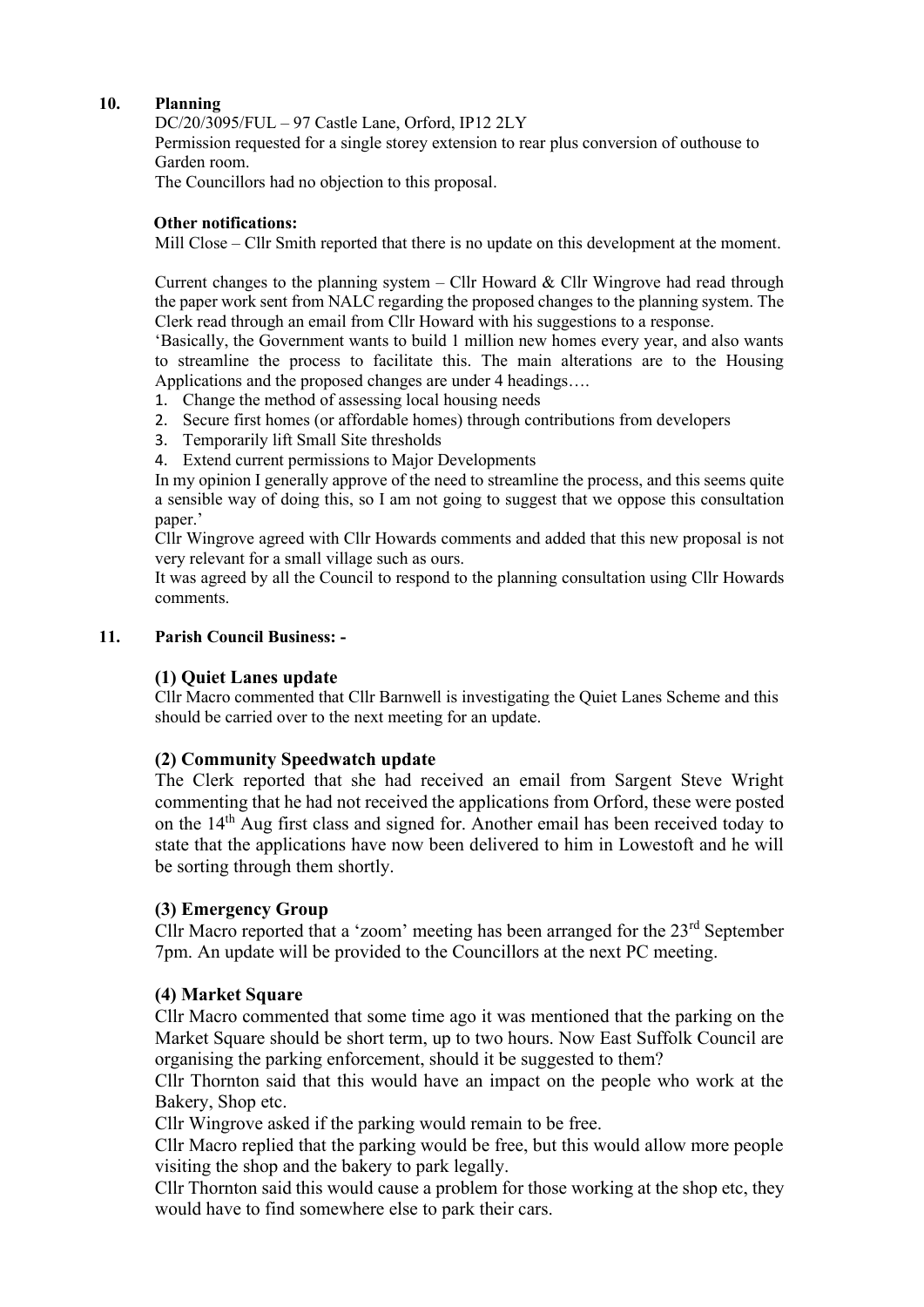Cllr Wingrove commented that it would be difficult to enforce if it was not a paying car park.

It was agreed by all not to take any further action.

# **(5) Shop Frontage**

Cllr Macro reported that she had been in contact with the Manager of the shop, regarding the number of items on the village green and outside the shop. The Clerk had asked for a risk assessment for the front of the shop, as it was clearly a trip hazard. Cllr Smith suggested that a meeting takes place between Cllr Macro, Cllr Smith and the shop owner and manager to discuss the shop frontage. The number of items outside the shop does allow for more people within the shop, considering the Covid-19 restrictions at the moment. A solution or compromise should be sought. Throwing fruit onto the village green should be stopped, as it encourages vermin and it creates a slip hazard.

Cllr Thornton commented that the shop has been very helpful during the Covid-19 situation, it has supported many residents with food deliveries etc.

Cllr Smith said that the shop was granted permission for a temporary gazebo outside the shop in May 2017. This was to be used in the hot weather or when it was raining. The gazebo has not been removed for some time.

Cllr Thornton commented that the Parish Council needs to be consistent in their approach to people trading in the village.

Cllr Smith proposed that a meeting should be held with Cllr Macro, Cllr Smith, the Shop owner and manager; this was seconded by Cllr Thornton and agreed by all.

Andrew Reid joined the meeting at 7.20pm

## **(6) MacMillan Coffee Morning**

Cllr Macro commented that the Kings Head are organising a coffee morning on the  $25<sup>th</sup>$  Sept 202 between 10-12 to raise money for MacMillan cancer. There are to be tables on the village green outside the shop where tea/coffee and cake will be served. All the Councillors agreed with the Coffee Morning and use of the village green.

## **(7) Pump Street**

Cllr Macro said that she had spoken to a builder, who is working in the village at the moment, regarding the area around the pump in Pump Street. When this was previously discussed there was a suggestion to pave it with Suffolk Red Bricks. The builder is going to give us a quote to do this.

## **(8) Recreation Ground**

Cllr Macro wished to thank John Backhouse, Hannah Backhouse, Nathan Smy and family, David Golder, Raydon Hall Farm and all others that assisted with the removal of the old wooden fencing at the recreation ground. The new metal fencing is now in place, and the hand sanitisers have been placed on wooden posts. There are some advice signs re Covid to be replaced, but this should happen tomorrow.

Whilst on the recreation ground, the dragon's teeth near the play area need replacing, some are broken and fallen over. To replace these with metal posts would cost around £1500, it was suggested that wooden sleepers cut in half could be used. This would be much cheaper, and a group of volunteers could fit them. It was agreed to get a quote for the sleepers.

Andrew Reid offered to assist us with a donation towards the cost of this.

Cllr Macro thanked him for his offer.

Cllr Macro reported that the funding for the new Climbing Dome is progressing, we are awaiting a response from Ray Herring, ESC Community Partnership and Adnams. We already have £2,000 from the Flower Show, £1,500 from Andrew Reid and £500 from